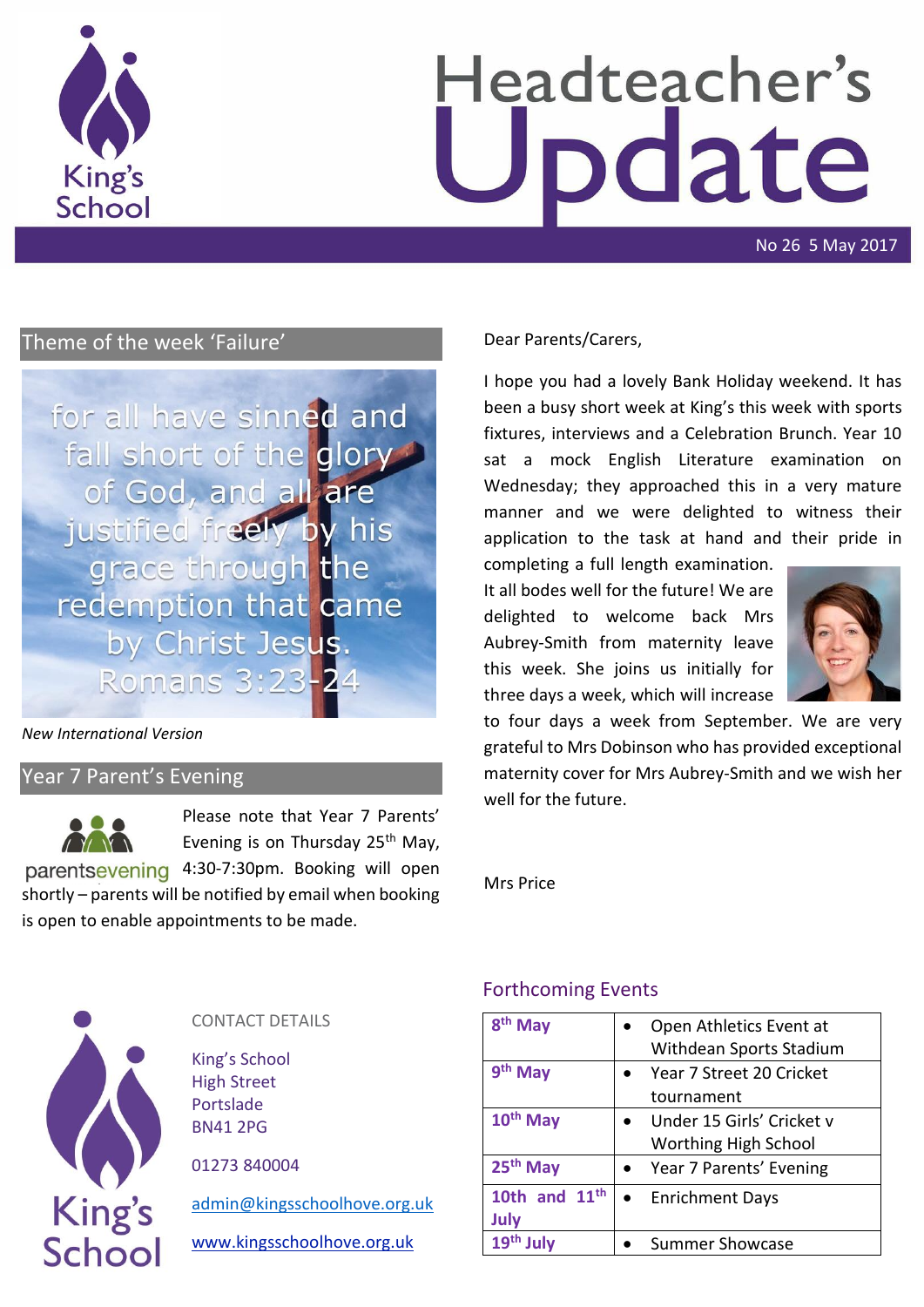# Headteacher's Update **King's School**

# Going for 30 Celebration Brunch



We were very pleased to host a Celebration Brunch this week for students who were successful in the 'Going for 30' challenge set in the latter half of the Easter term. A group of students was set the challenge of coming into school every day for the second half of the Easter term – 30 days. As a reward this week, students were invited to a celebratory brunch and given orange juice, bacon sandwiches and fruit. Students were also given several 'queue jumping' passes for the Dome Diner and were entered into a prize draw to win vouchers for a family day out. Congratulations to all our successful students!

# Summer Showcase – Date for your diaries



While staff and students are still revelling in the warm glow of a job very well done in light of the phenomenal success of our musical 'Hairspray', our musical students are not resting on their laurels and have started preparing for the Summer Showcase. Individual pieces are being chosen and our choir has started practising. The Showcase has become an annual event at King's and putting it on your family calendars now will ensure that you will not miss it. Please ensure you are reading our newsletter and checking the King's website as through these we will let you know when tickets go on sale.

# Summer Uniform Reminder

A reminder that students should wear blazers in summer – Mrs Price will notify teachers and students if a 'no blazer' day is agreed due to excessive heat; otherwise, blazers should be worn as normal. Students should be in correct school shoes at all times and should have a



black rucksack (no handbags of any type permitted). Thank you for your ongoing support with our uniform policy.

#### PTA

Our fantastic PTA, led by Mrs Dyer, continues to raise funds for the school and support school events. Mrs Ollerenshaw managed to secure £1500 worth



of external funding last term for Duke of Edinburgh equipment for use by students whose families would struggle to purchase the necessary items; we are really grateful for her efforts. Our next meeting is on Monday 22<sup>nd</sup> May, 6-7pm in school. All are very welcome to attend. Please just turn up on the evening from 5:45pm to the school's main reception. We will be planning for our Summer Festival.

#### Road Safety

Please can parents and carers remind students of the important of road safety? We have been



very concerned recently to hear reports that some students who catch the No2 bus are not using the designated road crossing on the Old Shoreham Road – especially in the mornings. Students must use the designated road crossing on this very busy road. Students should be mindful of traffic at all times when crossing roads in the area around the school. We do speak to students regularly about road safety but would appreciate this vital message being reinforced at home.